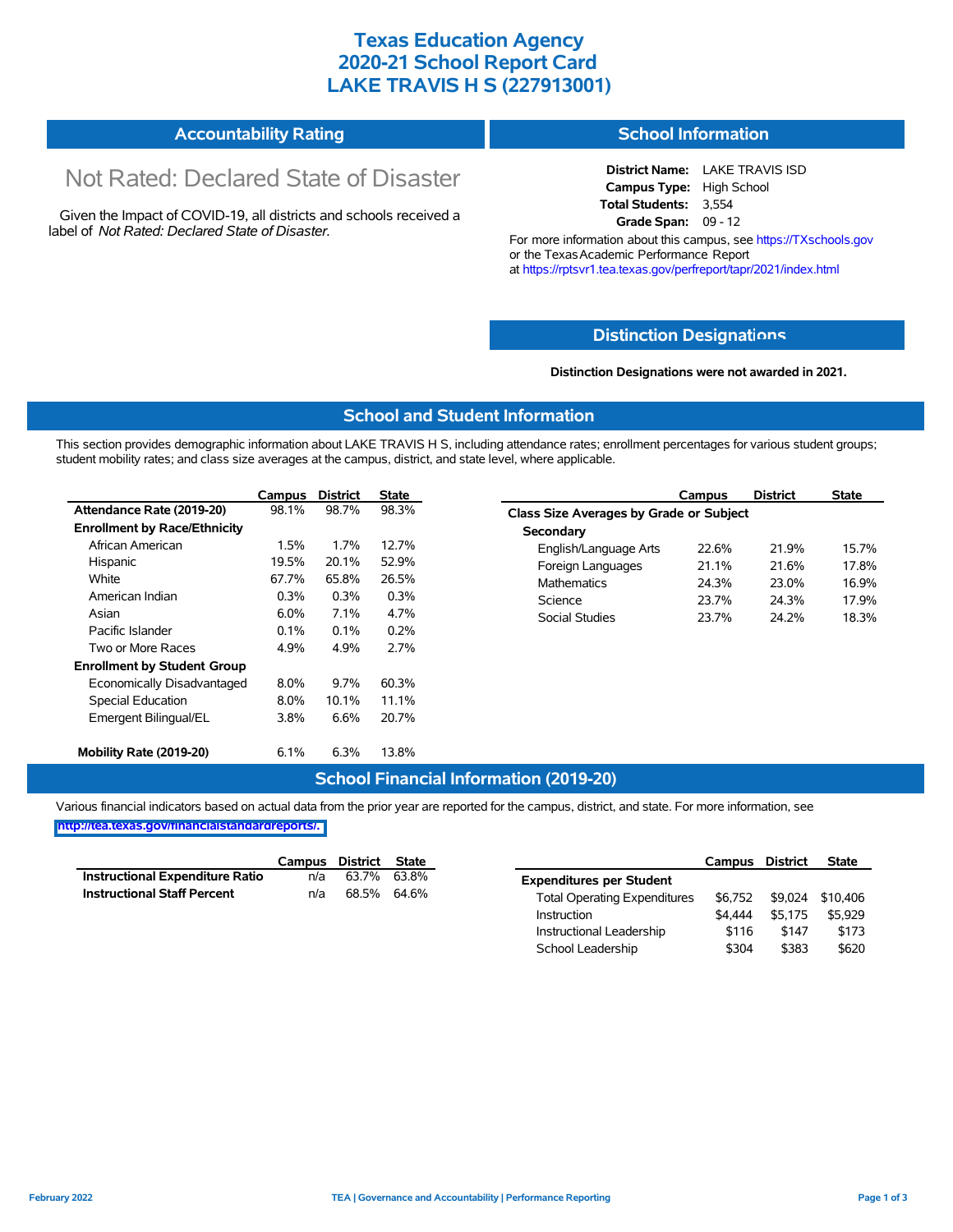## **Texas Education Agency 2020-21 School Report Card**

### **STAAR Outcomes**

This section provides STAAR performance and outcomes. **Please note that due to the cancellation of spring 2020 STAAR administration due to the COVID-19 pandemic, 2019 results are shown.**

|                                                                                |      |              |      |     |                                         |      |     |                          |       |                          | Two               |               |  |
|--------------------------------------------------------------------------------|------|--------------|------|-----|-----------------------------------------|------|-----|--------------------------|-------|--------------------------|-------------------|---------------|--|
|                                                                                |      |              |      |     | African                                 |      |     | American                 |       | <b>Pacific</b>           | or<br><b>More</b> | Econ          |  |
|                                                                                |      | <b>State</b> |      |     | District Campus American Hispanic White |      |     | Indian                   | Asian | <b>Islander</b>          | Races             | <b>Disadv</b> |  |
| STAAR Performance Rates at Approaches Grade Level or Above (All Grades Tested) |      |              |      |     |                                         |      |     |                          |       |                          |                   |               |  |
| All Subjects                                                                   | 2021 | 67%          | 85%  | 90% | 70%                                     | 81%  | 93% | 100%                     | 96%   | $\ast$                   | 95%               | 74%           |  |
|                                                                                | 2019 | 78%          | 91%  | 92% | 82%                                     | 84%  | 94% | $\ast$                   | 99%   | 100%                     | 95%               | 73%           |  |
| ELA/Reading                                                                    | 2021 | 68%          | 85%  | 89% | 71%                                     | 78%  | 92% | 100%                     | 96%   | $\overline{\phantom{a}}$ | 94%               | 69%           |  |
|                                                                                | 2019 | 75%          | 90%  | 89% | 65%                                     | 77%  | 92% | $\ast$                   | 98%   | $\ast$                   | 95%               | 64%           |  |
| Mathematics                                                                    | 2021 | 66%          | 84%  | 83% | 50%                                     | 76%  | 85% | $\ast$                   | 95%   | $\overline{a}$           | 91%               | 66%           |  |
|                                                                                | 2019 | 82%          | 92%  | 87% | 92%                                     | 81%  | 89% | $\overline{\phantom{a}}$ | 100%  | $\overline{\phantom{a}}$ | 86%               | 69%           |  |
| Science                                                                        | 2021 | 71%          | 89%  | 94% | 69%                                     | 85%  | 96% | $\ast$                   | 98%   | L,                       | 98%               | 87%           |  |
|                                                                                | 2019 | 81%          | 93%  | 97% | 93%                                     | 92%  | 98% | $\overline{\phantom{a}}$ | 100%  | $\ast$                   | 98%               | 84%           |  |
| <b>Social Studies</b>                                                          | 2021 | 73%          | 91%  | 98% | 100%                                    | 91%  | 99% | L,                       | 97%   | $\ast$                   | 100%              | 80%           |  |
|                                                                                | 2019 | 81%          | 95%  | 99% | 100%                                    | 95%  | 99% | *                        | 100%  | $\ast$                   | 100%              | 93%           |  |
| STAAR Performance Rates at Meets Grade Level or Above (All Grades Tested)      |      |              |      |     |                                         |      |     |                          |       |                          |                   |               |  |
| All Subjects                                                                   | 2021 | 41%          | 61%  | 74% | 53%                                     | 57%  | 77% | 100%                     | 93%   | $\ast$                   | 88%               | 45%           |  |
|                                                                                | 2019 | 50%          | 72%  | 81% | 67%                                     | 67%  | 85% | $\ast$                   | 94%   | 100%                     | 84%               | 49%           |  |
| ELA/Reading                                                                    | 2021 | 45%          | 64%  | 79% | 54%                                     | 61%  | 82% | 100%                     | 93%   | $\frac{1}{2}$            | 90%               | 47%           |  |
|                                                                                | 2019 | 48%          | 71%  | 80% | 62%                                     | 63%  | 84% | $\ast$                   | 96%   | $\ast$                   | 86%               | 44%           |  |
| <b>Mathematics</b>                                                             | 2021 | 37%          | 58%  | 55% | 17%                                     | 43%  | 55% | $\ast$                   | 91%   | $\blacksquare$           | 69%               | 29%           |  |
|                                                                                | 2019 | 52%          | 70%  | 59% | 50%                                     | 47%  | 63% | $\overline{a}$           | 89%   | $\overline{\phantom{a}}$ | 61%               | 34%           |  |
| Science                                                                        | 2021 | 44%          | 64%  | 74% | 63%                                     | 51%  | 78% | $\ast$                   | 93%   | $\overline{a}$           | 90%               | 50%           |  |
|                                                                                | 2019 | 54%          | 78%  | 88% | 73%                                     | 77%  | 90% | $\overline{a}$           | 98%   | $\ast$                   | 92%               | 57%           |  |
| <b>Social Studies</b>                                                          | 2021 | 49%          | 72%  | 88% | 88%                                     | 70%  | 92% | $\overline{\phantom{a}}$ | 94%   | $\ast$                   | 100%              | 52%           |  |
|                                                                                | 2019 | 55%          | 78%  | 92% | 100%                                    | 83%  | 96% | $\ast$                   | 87%   | $\ast$                   | 88%               | 74%           |  |
| STAAR Performance Rates at Masters Grade Level (All Grades Tested)             |      |              |      |     |                                         |      |     |                          |       |                          |                   |               |  |
| <b>All Subjects</b>                                                            | 2021 | 18%          | 32%  | 30% | 14%                                     | 20%  | 31% | 38%                      | 51%   | $\ast$                   | 41%               | 12%           |  |
|                                                                                | 2019 | 24%          | 42%  | 41% | 20%                                     | 28%  | 44% | $\ast$                   | 59%   | 83%                      | 45%               | 15%           |  |
| ELA/Reading                                                                    | 2021 | 18%          | 31%  | 22% | 11%                                     | 13%  | 22% | 29%                      | 41%   | L,                       | 30%               | 9%            |  |
|                                                                                | 2019 | 21%          | 40%  | 28% | 12%                                     | 16%  | 30% | $\ast$                   | 48%   | $\ast$                   | 34%               | 8%            |  |
| <b>Mathematics</b>                                                             | 2021 | 18%          | 31%  | 19% | 0%                                      | 11%  | 19% | $\ast$                   | 50%   | $\overline{\phantom{a}}$ | 22%               | 7%            |  |
|                                                                                | 2019 | 26%          | 42%  | 26% | 8%                                      | 19%  | 30% | $\overline{\phantom{a}}$ | 67%   | $\blacksquare$           | 21%               | 8%            |  |
| Science                                                                        | 2021 | 20%          | 34%  | 31% | 25%                                     | 18%  | 32% | $\ast$                   | 50%   | $\overline{\phantom{a}}$ | 50%               | 16%           |  |
|                                                                                | 2019 | 25%          | 49%  | 54% | 27%                                     | 37%  | 58% | $\overline{\phantom{a}}$ | 76%   | $\ast$                   | 62%               | 21%           |  |
| Social Studies                                                                 | 2021 | 29%          | 51%  | 65% | 25%                                     | 50%  | 68% | $\overline{a}$           | 82%   | $\ast$                   | 77%               | 24%           |  |
|                                                                                | 2019 | 33%          | 57%  | 69% | 57%                                     | 56%  | 73% | $\ast$                   | 66%   | $\ast$                   | 72%               | 43%           |  |
| <b>STAAR Assessment Participation (All Grades Tested)</b>                      |      |              |      |     |                                         |      |     |                          |       |                          |                   |               |  |
| All Subjects                                                                   | 2021 | 88%          | 81%  | 85% | 83%                                     | 79%  | 87% | 87%                      | 90%   | $\ast$                   | 89%               | 73%           |  |
|                                                                                | 2019 | 99%          | 99%  | 99% | 100%                                    | 99%  | 99% | $\ast$                   | 99%   | 100%                     | 100%              | 97%           |  |
| ELA/Reading                                                                    | 2021 | 89%          | 82%  | 86% | 83%                                     | 81%  | 87% | 88%                      | 91%   | $\overline{\phantom{a}}$ | 93%               | 79%           |  |
|                                                                                | 2019 | 99%          | 99%  | 99% | 100%                                    | 100% | 99% | $\ast$                   | 98%   | $\ast$                   | 99%               | 97%           |  |
| <b>Mathematics</b>                                                             | 2021 | 88%          | 83%  | 83% | 92%                                     | 74%  | 85% | $\ast$                   | 90%   |                          | 87%               | 64%           |  |
|                                                                                | 2019 | 100%         | 100% | 99% | 100%                                    | 99%  | 99% | $\overline{\phantom{a}}$ | 100%  | $\overline{a}$           | 100%              | 100%          |  |

 **- Indicates there are no students in the group. \* Indicates results are masked due to small numbers to protect student confidentiality.**

**n/a Indicates data reporting is not applicable for this group.**